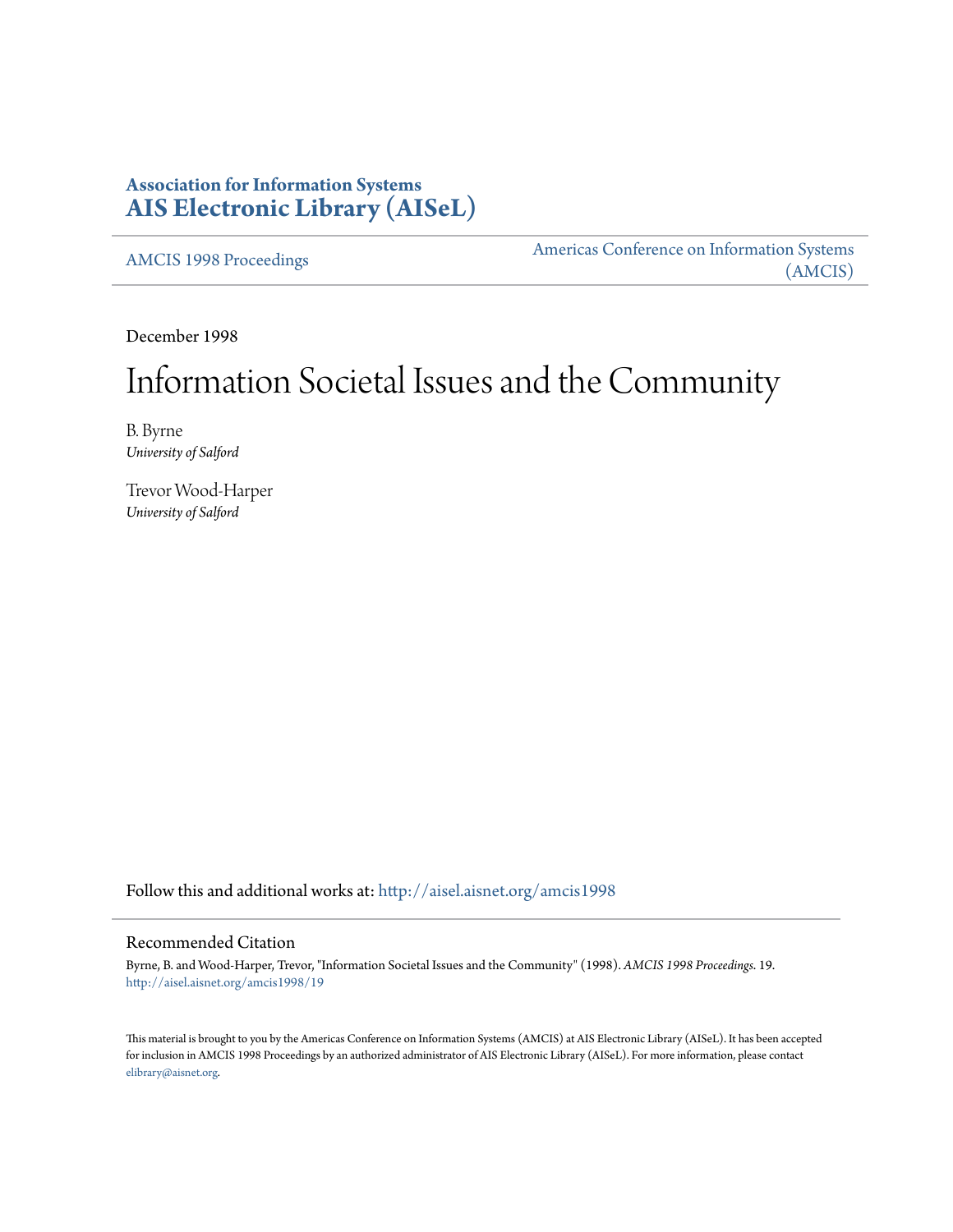# **Information Societal Issues and the Community**

# **B. K. Byrne A. T. Wood-Harper**  Information Systems Research Centre University of Salford

#### **Abstract**

*This paper explores some issues related to the introduction of information technology into communities. Using a project under development in Salford UK, the paper suggests that a focus on information or information technology may be inappropriate due to wide ranging issues that such projects encounter. Following this conclusions are drawn and insights into the ongoing research are stated.* 

#### **Introduction**

Information technology is pervading society in a wide ranging manner, 'information technology is increasingly being used in systems with potential for societal impacts' (Wood-Harper et al 1996). Indeed, information technology is moving away from traditional areas such as large organizations and businesses and into the wider community. There exists real risk to society if the introduction of such technology into communities is not handled with due consideration, 'many technical professionals have viewed social concerns as peripheral' (Phil Agre 1996 in Kling 1998). Moreover some advocate the use of such technology to socially engineer such communities. Given that little is known about the effects of such interventions this paper will use a project that is running within the GEMISIS 2000 scheme, described below, to illustrate some difficulties in applying social informatics. This can be seen as an exploration of information societal issues and the community. The project concerned is the Little Hulton Community Campus project or LHCC, as developed by the chief executive department of Salford City Council. One of the aims of this project is to 'provide the right information, at the right time, in the right place via the right delivery method.' The project was also to raise awareness of the technology and information, provide access and develop content. In order to explore the issues of social informatics within the LHCC case a conceptual framework was devised and used, this is explained in the section below. Following this the analysis of the LHCC case study is given. Conclusions are then drawn together with latest developments from the research project.

#### **Guiding the Exploration**

The following framework was designed to focus attention on community or societal issues within the LHCC project and to guide and inform the exploration of that situation. It draws heavily from the ethical methodological ideas espoused by (Wood-Harper et al 1996). The framework consists of three main elements 1) **Soft Systems Methodology:** (Checkland, Checkland and Scholes) which provides a structure for the investigation and invaluable techniques to explore the situation. The problem situation will be explored using the 'rich picture,' 'CATWOE' and 'root definition' techniques from SSM. This will not only form a platform for other analysis but will hopefully develop understanding of the situation and among participants. 2) **Stakeholder Analysis and Assumption Surfacing:** (Wood-Harper et al 1996) suggest the use of stakeholder analysis and assumption surfacing for ethical analysis. Stakeholder analysis allows participants to explicitly develop an understanding of all those who affect or are affected by decisions taken (Mitroff & Linstone 1993). "a basic tenet of moral theories is to treat people with respect which can be done only if the interests of all concerned people are honestly considered." (Messick and Bazerman 1996). 3) **Normative Ethical Theories:** Normative ethical theories will be used, within this framework, to guide and inform the exploration of the situation given below. The ethical theories tend to fall into two groups, rules and consequences, described by Laudon (1995): "ehicists who are in the 'rules' camp believe good actions result from following the correct rules of behaviour, which generally are thought to be universal and applicable to all... ethicists who focus on consequences, in contrast believe general rules are not specific enough to guide action and feel instead that we must look to the consequences of our actions." (Laudon 1995). The ethical theories used in this framework adapted from Mason et al (1995) are: **Rules**, prima facie: duties, rights, privileges, responsibilities; **Consequences**: egoism, consequentialism, utilitarianism.

#### **A Community Campus**

The research arena for the study represented in this paper is within a scheme known as GEMISIS 2000. GEMISIS or Government, Education, Medical, Industrial and Social Information Superhighway is a unique partnership led opportunity that is, service and community based, to exploit the sociological, economic and technological benefits of the Information Superhighway. "To use the information superhighway to serve the community... rather than just entertain it.". (GEMISIS 1996). The strategy is: "To pilot in Salford, the Greater Manchester region and beyond new applications of the information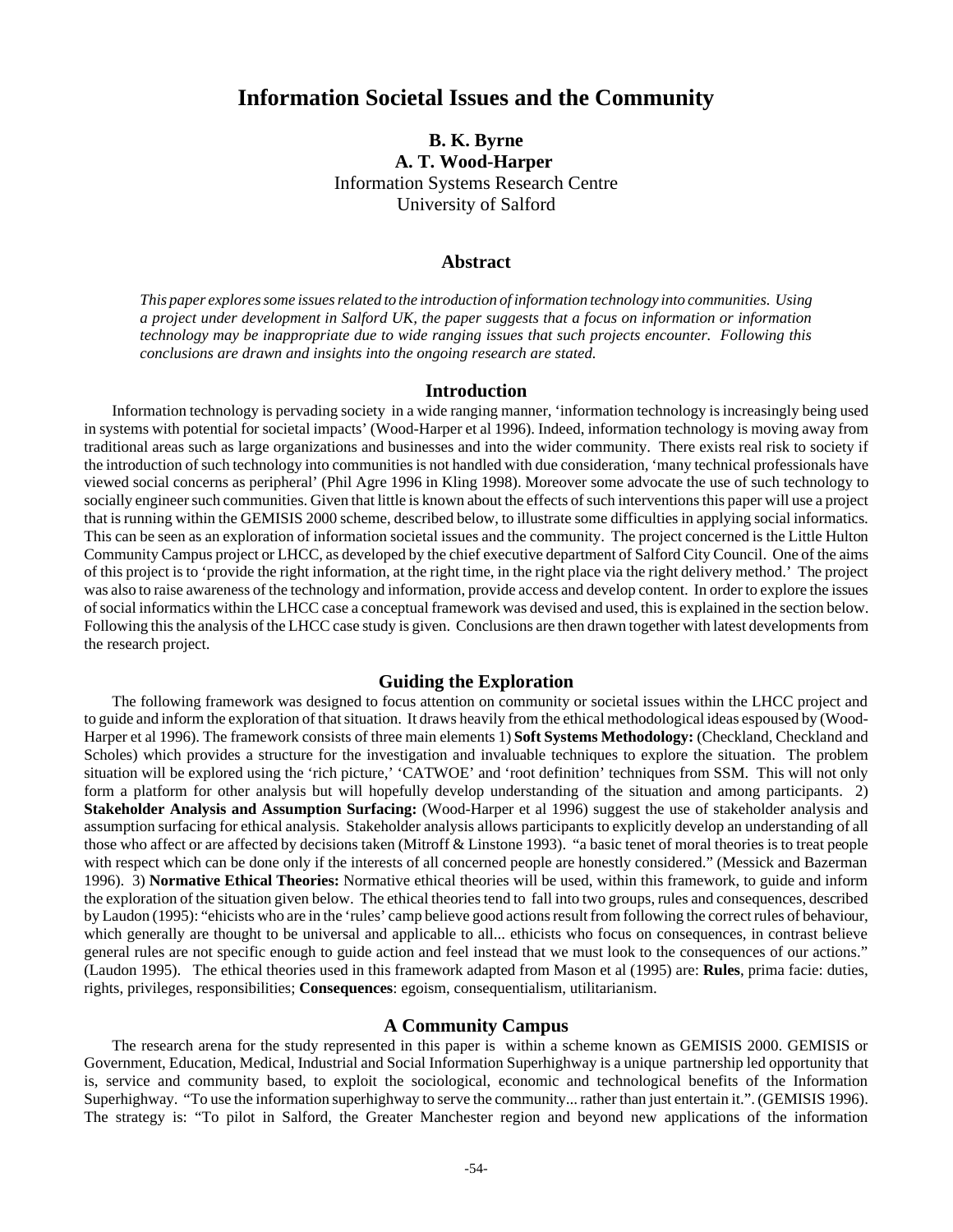superhighway which exploit the sociological, economic, technological and quality of life benefits of broadband fibre optic cable for local people." (GEMISIS 1996). From the strategy detailed above a number of objectives are sort that are pertinent to this study , these include: to develop information technologies which achieve the maximum benefit for the community; to promote economic regeneration; to improve the quality of life for the community

Little Hulton is a community that Salford City Council and its partners believe could benefit from the careful introduction of information services through the GEMISIS scheme. A number of projects are underway or planned, presenting an opportunity to explore issues that are related to the introduction of information services into the community. The LHCC project is partly funded through the single regeneration budget challenge fund initiative, its main aim is to encourage social and economic regeneration. The analysis below shows that there are divergent issues within community informatics, that 'word of mouth' communication is still important and that delivery may be focused on particular projects rather than technology.

### *Divergent Issues*

A number of issues arose from various meetings within a community group, known as the **L**ittle Hulton **I**nformation **D**evelopment **O**rganization or LIDO, that shows the diversity of thought and analysis needed to confront information societal issues.

- The physical and structural impact of the information technology was seen by some to be very important, that is the changes required to physical buildings and work structures to allow members of the community to have access to the information technology. For example in order for the community based school to offer access to information technology changes to the school layout was needed along with changes to some teachers roles. These factors must be taken into consideration when introducing information technology into the community.
- Introducing information technology into the community is an expensive exercise, therefore monetary issues cannot be overlooked. As mentioned above the LHCC is partly funded through a social regeneration initiative but other funding was needed. This additional or 'matched' funding came from a variety of sources, needing careful balancing and management.
- The management of time is also crucial to the success of the LHCC intervention, partly due to the various funding bodies assessment criteria and the need to keep the members of the community interested in the venture, whose support is vital.
- Another issue, related to the structural concerns but mainly a social issue, was how to provide adults with access to the information technology within the school site whilst keeping the pupils of the school secure, school security is a topic of some concern within the UK. There is a need to balance the rights and concerns of one section of a community with another, here the adults have a right to access to information and information technology but this must be balanced with the rights of school pupils to feel and be secure.
- There was a view that the information technology should be secondary to the need for social inclusion within the community. There should be opportunities for people to come together in a social setting were information technology 'was available.' This can be seen as information technology being used for social inclusion rather than social isolation.

From the above we can see that issues within the LHCC are not limited to information or information technology but can arise out of the delivery of information via the projects. Therefore, issues concerning LHCC stem from a broad spectrum of domains, including: **Information**, **Structural**, **Time**, **Monetary** and **Social**. In other words, the introduction of information technology into the community impacts on a wide range of issues that cannot be ignored. The issues that have been identified here may not be replicated in other situations, however, focusing on information or information technology may not be sufficient.

## *Word of Mouth*

Another important issue that was raised within the various community groups was the notion of information diffusion via 'word of mouth'. It was recognized that while information technology could provide some information to some members of the community the vast amount of information diffusion would be, for the foreseeable future, via word of mouth. With this in mind community officers devised a number of plans to assist in the diffusion of information throughout the community. These included:

- The support of community representatives, recognizing that 'community representatives come into contact with a great many people, both on an informal basis and at public meetings, ' to 'help them become real live carriers of accurate information;'
- The community participation network, which co-ordinates community officers and representatives

While recognizing the role of 'word of mouth' for the diffusion of information throughout the community other methods were not dismissed, rather a range of delivery methods was considered including: word of mouth; press; newsletters; information technology and community/officer networks. Information technology is not a replacement for other information delivery methods but it can act within a co-ordinated community based information strategy, information technology may assist in this co-ordinating process.